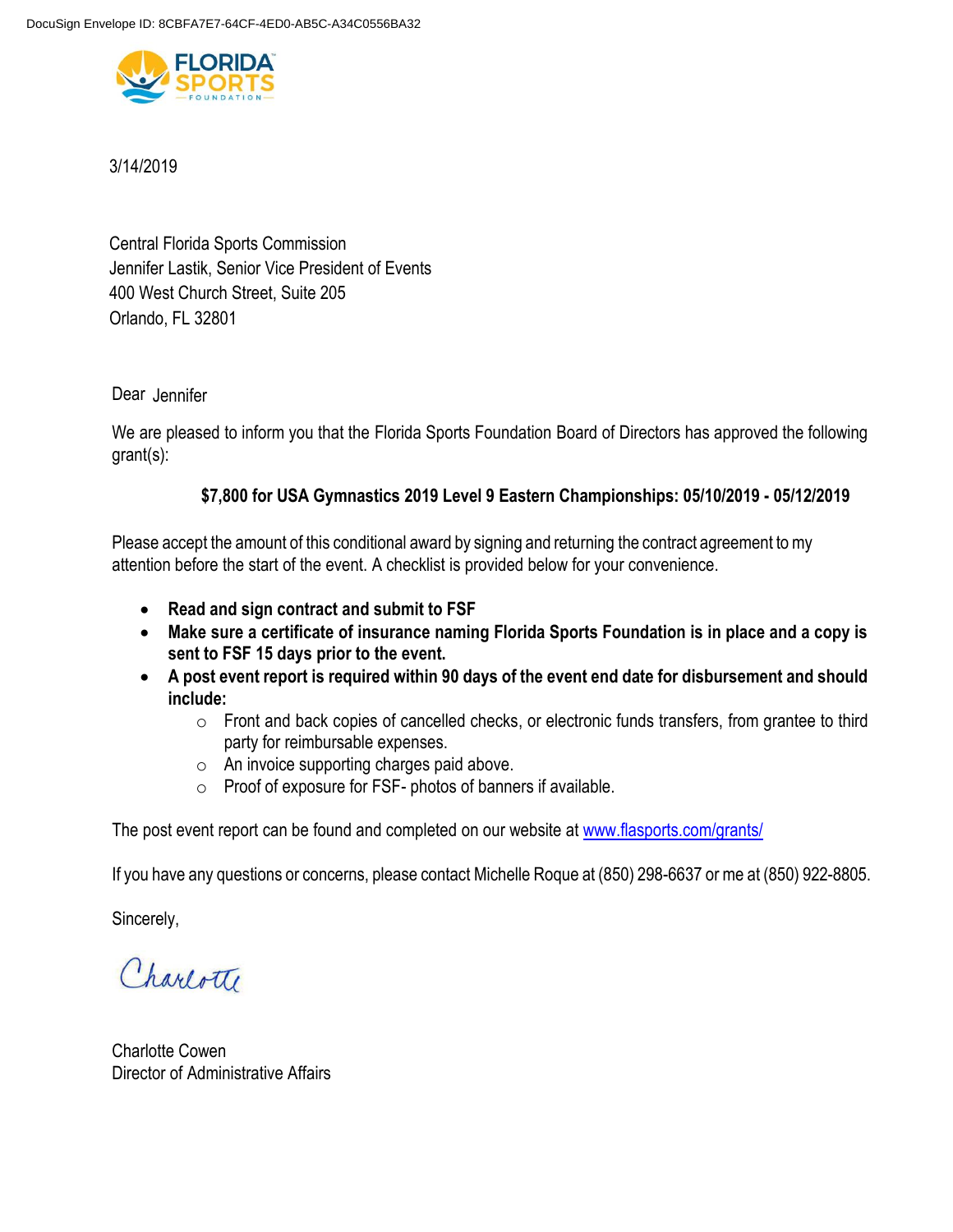# **FLORIDA SPORTS FOUNDATION Grant Program Grant Agreement**

**THIS GRANT AGREEMENT** entered into this day, **3/14/2019** by and between the Florida Sports Foundation, Inc., a division of Enterprise Florida, Inc., hereinafter referred to as the "Grantor" and **Central Florida Sports Commission**, hereinafter referred to as the "Grantee". **3/14/2019**

#### **WITNESSETH**

**WHEREAS,** the State of Florida Legislature mandated in Section 288.901(f), Florida Statutes, that the Grantor shall assist and market professional and amateur sport teams and sporting events in Florida; and the Grantor is empowered to make grants of funds in accordance with the promotion of major and minor sporting events; and,

**WHEREAS**, the Florida Sports Foundation has approved an appropriation for such grant.

**IT IS,** in consideration of the mutual undertakings and agreements hereinafter set forth, agreed between the Grantor and the Grantee as follows:

#### 1.0 **PARTIES:**

The parties and their respective addresses for the purposes of this Agreement are:

# **Florida Sports Foundation**

101 North Monroe Street, Suite 1000 Tallahassee, FL 32301

#### **Central Florida Sports Commission**

400 West Church Street, Suite 205 Orlando, FL 32801 Jennifer Lastik

#### 2.0 **NOTICES**:

All notices between the parties, provided for herein, shall be either by confirmed fax, confirmed FedEx or certified mail, return receipt requested, delivered to the address of the parties as set forth in section 1.0 above.

#### 3.0 **GRANT DESCRIPTION**:

The Grantee will expend grant funds in accordance with "Paragraph 6.0 a" and "Attachment A". Funds made available by the Grantor pursuant to this Grant Agreement shall be expended solely for the purpose of the project and the legislatively appropriated purpose.

- (a) Grantee: **Central Florida Sports Commission**
- (b) Payee: **Central Florida Sports Commission**
- (c) Mame/Date of Event: USA Gymnastics 2019 Level 9 Eastern Championships: 05/10/2019 05/12/20
- (d) Total Amount of Grant**: \$ 7,800**
- (e) Project Budget: As provided in Grant Application.
- (f) Reporting Schedule: Grantee shall submit final report and request for reimbursement within ninety (90) days of the last day of the event.
- (g) Grant Period: **3/14/2019 through the end of Event**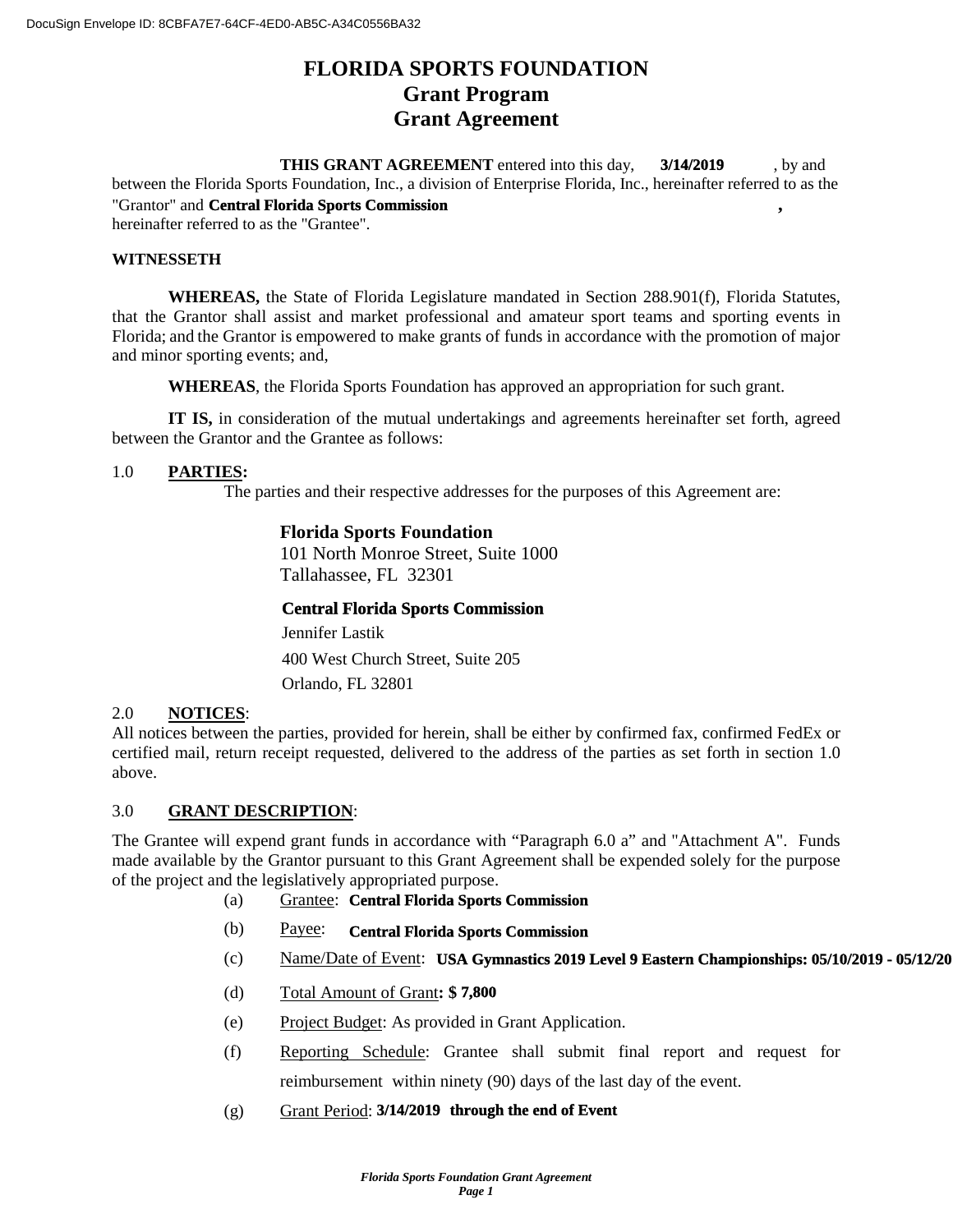# 4.0 **GRANT REQUIREMENTS**:

(a) Audit: Grantee will complete a post event report, an accounting of the events financial activity, and proper use of funds, within ninety (90) days after the event and provide documentation evidencing the direct impact of the event. The Grantee agrees to comply with the audit requirement of Sections 215.97 and 17.03, Florida Statutes, and all applicable Rules of the Auditor General as referenced in Attachment A.

(b) Records: Grantee shall retain and maintain all records, including records of all payments made by the Grantee in connection with this Agreement, and make available and provide access for financial audit as may be requested by the Grantor, the Grantor's independent auditor, by the state personnel of the Office of the Florida Auditor General, Chief Financial Officer and Office of the Chief Inspector General. Records shall include books, records, documents and other evidence, including, but not limited to, vouchers, bills, invoices, requests for payment, and other supporting documentation, which, according to generally accepted governmental accounting principles, procedures and practices, sufficiently and properly reflect all program costs expended in the performance of this Grant Agreement. Such records shall be retained for a minimum period of seven (7) years after termination of this Agreement.

(c) Cancellation: Grantee shall notify the Grantor immediately if the event is canceled and the Grantee shall return any funds dispersed pursuant to this Agreement within seven (7) days of such cancellation.

(d) Insurance: Grantee shall, prior to event, provide proof of insurance listing Grantor as an additional insured for all purposes, with minimum liability coverage of \$1,000,000 per occurrence. If Grantee is a government entity, agency or subdivision pursuant to Section 768.28, Florida Statutes, and/or a self-insurer pursuant to Section 768.28, Florida Statutes, and does not otherwise provide proof of its own insurance listing Grantor as an additional insured for all purposes, with minimum liability coverage of \$1,000,000 per occurrence, Grantee, notwithstanding its compliance with any requirements imposed by said statute, shall ensure that any third-party recipient of said Grant funds list Grantor as an additional insured for all purposes, with minimum liability coverage of \$1,000,000 per occurrence. Grantee shall provide said proof of insurance listing Grantor as an additional insured for all purposes, with minimum liability coverage of \$1,000,000 per occurrence, as a condition precedent to Grantee's receipt of said Grant Funds.

(e) Indemnification: Grantee shall act as an independent contractor and not as an employee of the Grantor in the performance of the tasks and duties, which are the subject of this Grant Agreement. The Grantee shall be liable, and agrees to be liable for, and to the extent allowed by law, shall indemnify, defend, and hold the Grantor, the state of Florida, and its employees and agents, harmless from all liability of any nature or kind, including costs and expenses for or on account of any copyrighted, patented, or unpatented inventions, process or articles manufactured by the Grantee, and well as claims, suits, judgments, or damages arising from the Grantee's performance of the tasks and duties which are the subject of this Grant Agreement. If Grantee is a government entity, the Grantee is subject to the provisions and limitations of 768.28 Florida Statute, and agrees to indemnify, hold harmless and defend Grantor from and against claims, demands, causes of action, losses, damages, liabilities, costs and expenses (including attorney's fees) caused as a result of the negligent acts of the government entity or its employees.

## 5.0 **TERMINATION**:

(a) Breach: This Agreement may be terminated by the Grantor for breach upon failure of the Grantee to perform any requirement or provisions of this Agreement upon no less than twenty-four (24) hours written notice from the time the Grantor becomes aware of the breach. If Grantor determines that a breach of any provision of this Agreement has occurred, Grantor has the right to withhold a portion of the grant award as determined by the Board of Directors.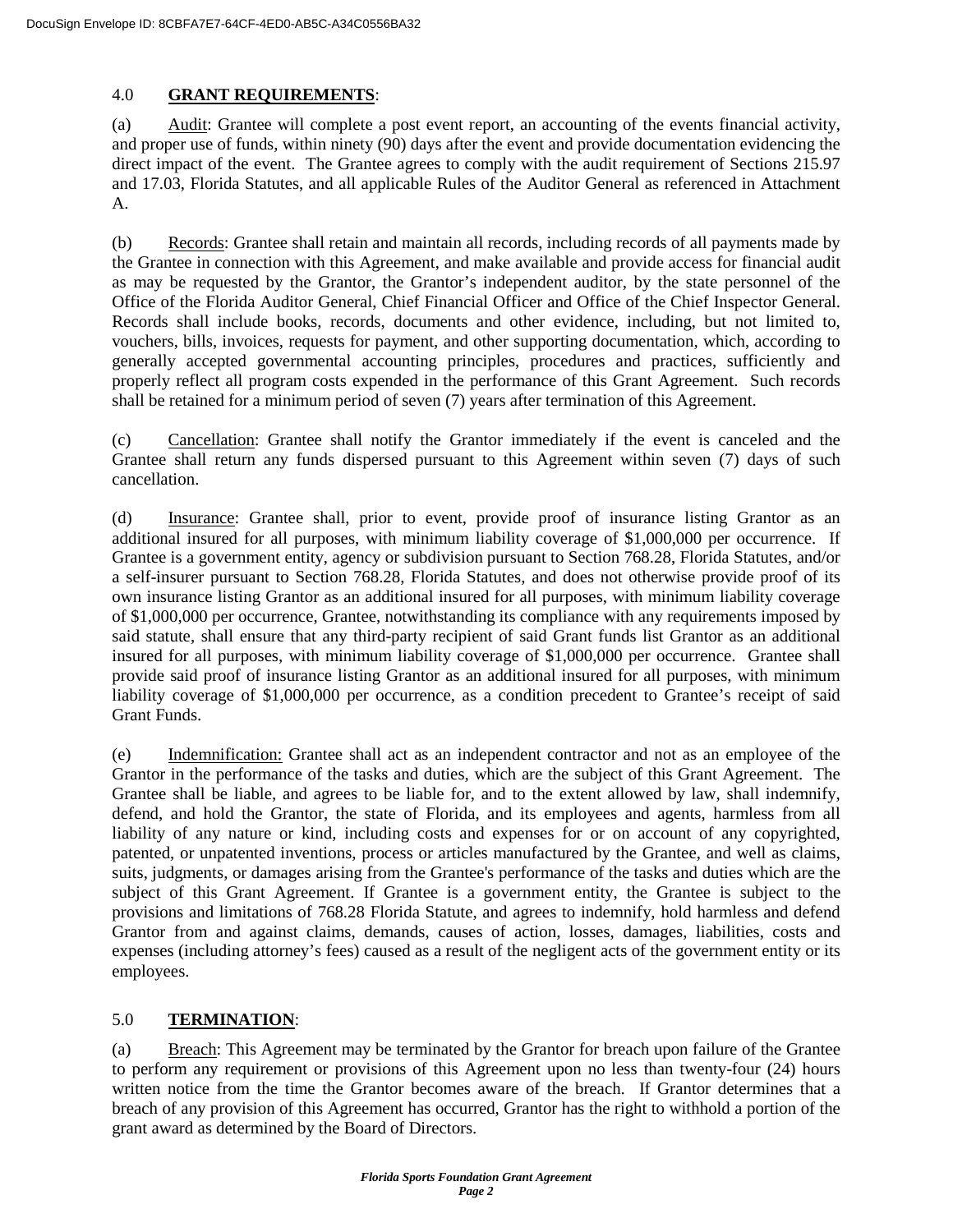(b) Refusal to Grant Public Access: This Agreement may be terminated by the Grantor for refusal by the Grantee to allow public access to all documents, papers, letters, or other material subject to the provisions of Chapter 119, Florida Statutes, and made or received by the Grantee in conjunction with this Agreement. (Section 287.058, Florida Statutes)

(c) Unauthorized Aliens: Grantor will consider the employment of unauthorized aliens, by any contractor or subcontractor, as described by Section 274A(e) of the Immigration and Nationalization Act, cause for termination of this Agreement. Grantee shall utilize the U.S. Department of Homeland Security's E-Verify, in accordance with the terms governing the use of the system, to verify the employment eligibility of:

(a) All persons employed during the contract term by the contractor to perform employment duties within Florida; and

(b) All persons (including subcontractors) assigned by Grantee to perform work pursuant to this agreement.

# 6.0 **PAYMENTS**:

(a) Transfer of Funds. Funds will be made available by the Grantor to the Grantee, as a reimbursement for paid invoices, which are supported by canceled checks dated within the grant period, upon receipt and review of a completed Post Event Report. Only those items identified as allowable below will be reimbursed. The following summarizes the allowable/disallowable expenses that may be used for reimbursement.

Allowable Expenses:

- 1. Promotion, marketing & programming
- 2. Paid advertising & media buys
- 3. Production & technical expenses; officials
- 4. Site fees, venue rentals, costs (contract help)
- 5. Rentals, insurance, rights fees, bid fees, sanction fees, non-monetary awards

Disallowable Expenses:

- 1. General and administrative expenses
- 2. Building, renovating and/or remodeling
- 3. Permanent equipment purchases
- 4. Debts incurred prior to the grant
- 5. Programs which solicit advertising
- 6. Hospitality or social functions including meals or banquets
- 7. Travel expenses

(b) Availability of Funds. The Grantor's liability under this Grant Agreement is contingent upon the continued availability of an annual appropriation by the Legislature of the State of Florida. In the event this Grant Agreement extends beyond the Grantor's current fiscal year that begins on July 1 of each year and ends on June 30 of each succeeding year, the Grantor and the Grantee mutually agree that performance and payment during subsequent fiscal periods is contingent upon sufficient funds being appropriated. The Grantor shall be the final determiner of the availability of such funds.

## 7.0 **LEGAL REQUIREMENTS**:

(a) With respect to its interpretation, construction, effect, performance, enforcement, and all other matters, this Grant Agreement shall be governed by, and be consistent with, the whole law of the state of Florida, both procedural and substantive. Any and all litigation arising under this Grant Agreement shall be brought in the appropriate state of Florida court in Leon County, Florida.

(b) Grantee agrees to comply with any and all applicable federal, state, local laws, rules, and regulations applicable to expenditures of State funds that are in effect at the time of any such expenditure, and as related to the execution of the Grant Agreement.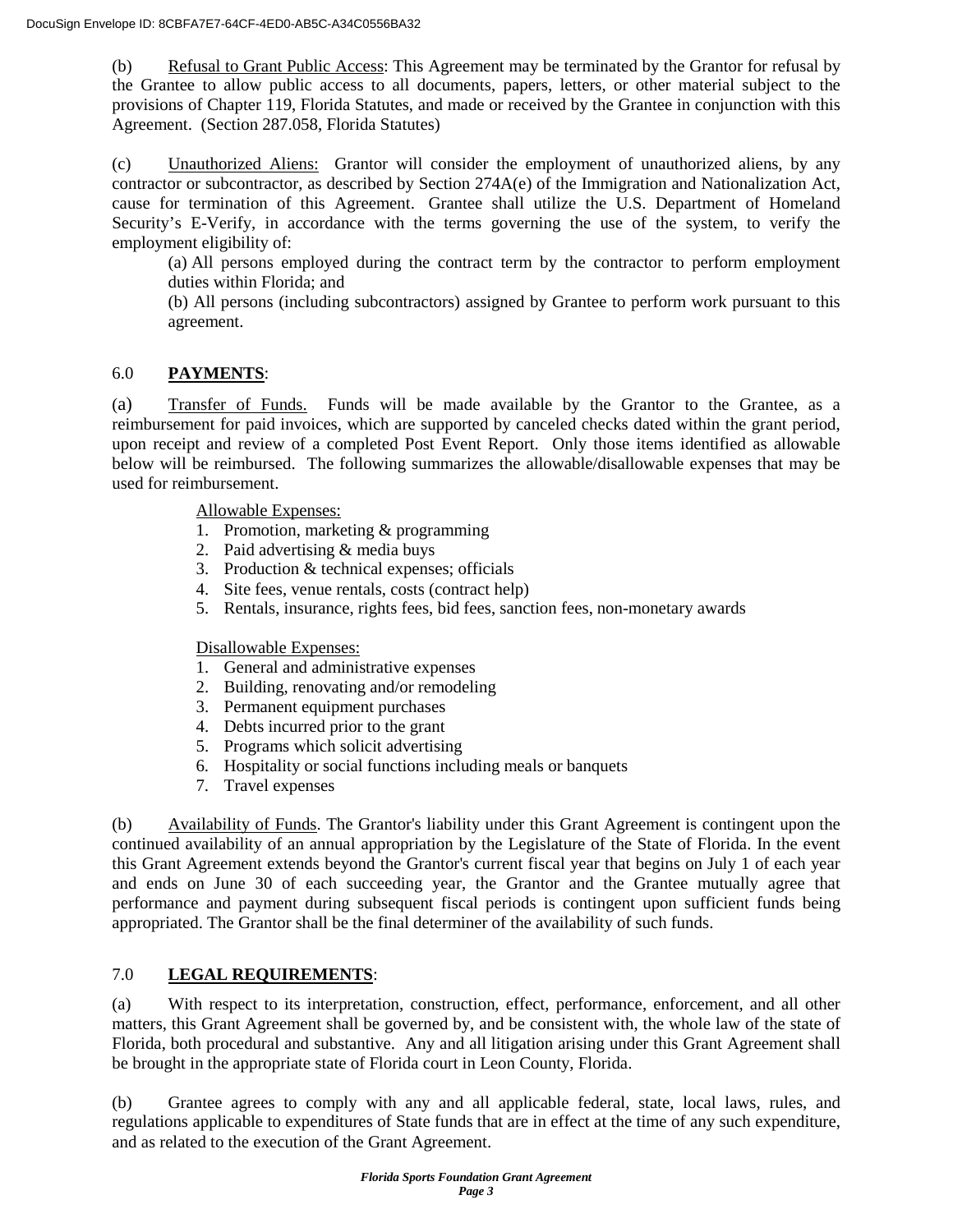8.0 **MODIFICATION**: This writing and any Attachments herein, contains the entire Grant Agreement of the parties. No representations were made or relied upon by either party, other than those that are expressly set forth. No agent, employee, or other representative of either party is empowered to alter any of the terms of this Grant Agreement, unless done in writing and signed by an executive officer of the Grantee and designee for the Grantor.

## 9.0 **MISCELLANEOUS:**

(a) The Grantor is not bound by any agreements to indemnify or hold harmless, nor responsible for liquidated damages or cancellation charges.

(b) No provision of this Grant Agreement shall be construed as a waiver by the Grantor of any right, defense or claim, which the Grantor may have in any litigation arising under the Grant Agreement. Nor shall any Agreement provision be construed as a waiver by the state of Florida, and its employees and agents, of any right to initiate litigation.

(c) The Grantee affirms that it is aware of the Grantor's Grant Program Policies & Procedures in place and effective throughout the term of this Grant Agreement.

# 10.0 **VENDORS ON SCRUTINIZED COMPANIES LISTS:**

By executing this Agreement, «Organization», the Grantee, certifies that it is not: (1) listed on the Scrutinized Companies that Boycott Israel List, created pursuant to section 215.4725, Florida Statutes, (2) engaged in a boycott of Israel, (3) listed on the Scrutinized Companies with Activities in Sudan List or the Scrutinized Companies with Activities in the Iran Petroleum Energy Sector List, created pursuant to section 215.473, Florida Statutes, or (4) engaged in business operations in Cuba or Syria. Pursuant to section 287.135(5), Florida Statutes, the Grantor may immediately terminate this Agreement for cause if the Grantee is found to have submitted a false certification as to the above or if the Grantee is placed on the Scrutinized Companies that Boycott Israel List, is engaged in a boycott of Israel, has been placed on the Scrutinized Companies with Activities in Sudan List or the Scrutinized Companies with Activities in the Iran Petroleum Energy Sector List, or has been engaged in business operations in Cuba or Syria, during the term of the Agreement. If the Grantor determines that the Grantee has submitted a false certification, Grantor will provide written notice to the Grantee. Unless the Grantee demonstrates in writing, within 90 calendar days of receipt of the notice, that Grantor's determination of false certification was made in error, Grantor shall bring a civil action against the Grantee. If the Grantor's determination is upheld, a civil penalty equal to the greater of \$2 million or twice the amount of this Agreement shall be imposed on the Grantee, and the Grantee will be ineligible to bid on any Agreement with a Florida agency or local governmental entity for three years after the date of Grantor's determination of false certification by Grantor. If federal law ceases to authorize the states to adopt and enforce the contracting prohibition identified in this Article 10, this Article 10 shall be null and void.

**IN WITNESS WHEREOF,** the parties have caused their hand to be set by their respective authorized officials hereto.

## **For Florida Sports Foundation For**

# **Central Florida Sports Commission**

 $\mu_{\text{intra}} \sim 333$ Angela Suggs, President & CEO Signature - Authorized Agent \_\_\_\_\_\_\_\_\_\_\_\_\_\_\_\_\_\_\_\_\_\_\_\_\_\_\_\_\_\_\_\_\_\_\_ \_\_\_\_\_\_\_\_\_\_\_\_\_\_\_\_\_\_\_\_\_\_\_\_\_\_\_\_\_\_\_\_\_\_\_\_ 4/29/2019 Senior Vice president, EventsDate Title  $3/19/2019$ 3/19/2019